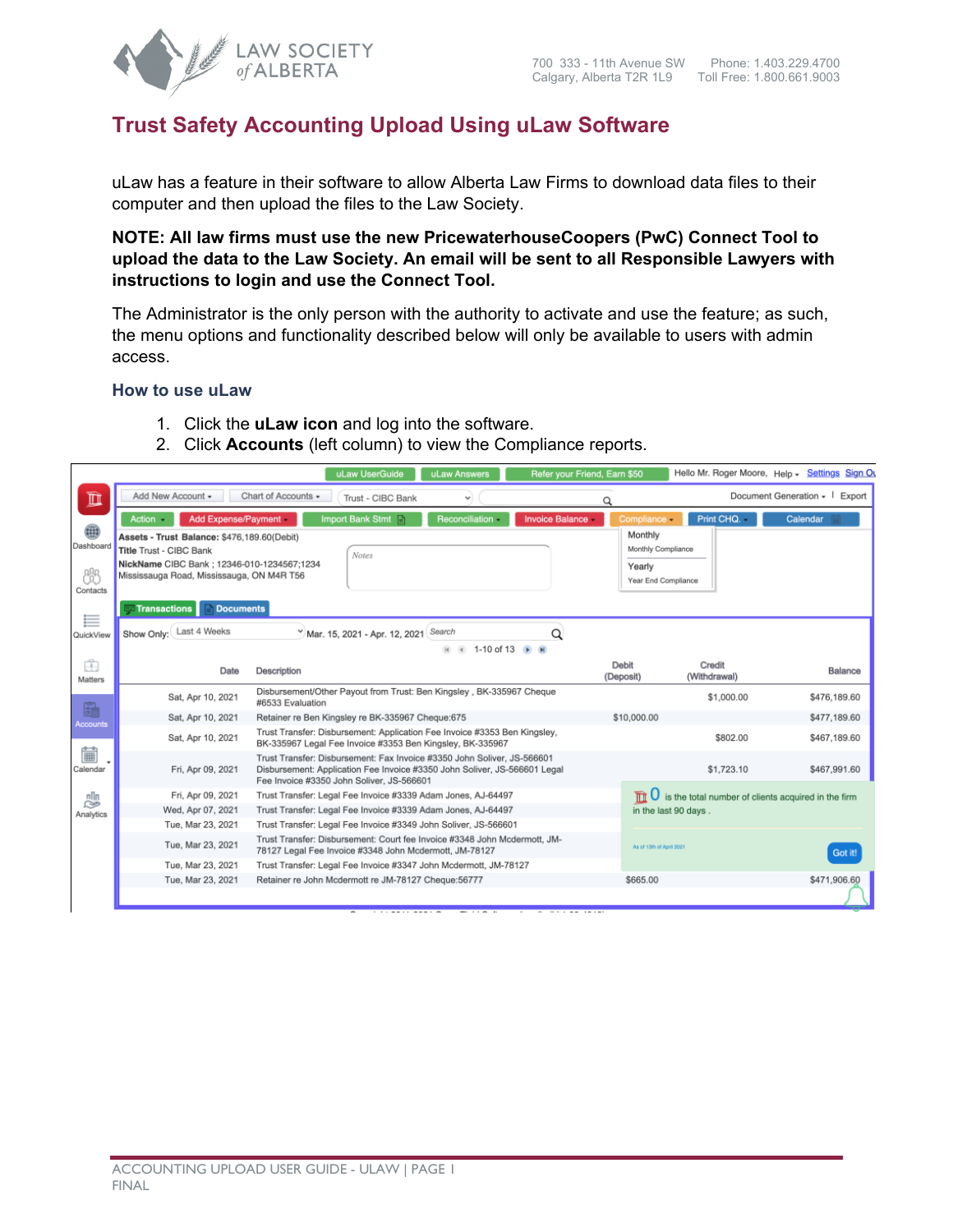

## 3. Click **Compliance** (top row) and then "**Yearly**".

|                                 |                                                                                                                                                                   | uLaw UserGuide                                                                                                                                                                                    | uLaw Answers                  | Refer your Friend, Earn \$50                                   |                                                                |                                                       | Hello Mr. Roger Moore, Help - Settings Sign Out |
|---------------------------------|-------------------------------------------------------------------------------------------------------------------------------------------------------------------|---------------------------------------------------------------------------------------------------------------------------------------------------------------------------------------------------|-------------------------------|----------------------------------------------------------------|----------------------------------------------------------------|-------------------------------------------------------|-------------------------------------------------|
| $\overline{\mathbb{D}}$         | Add New Account -                                                                                                                                                 | Chart of Accounts -<br>Trust - CIBC Bank                                                                                                                                                          | $\checkmark$                  |                                                                | Q                                                              |                                                       | Document Generation - I Export                  |
|                                 | Action -<br>Add Expense/Payment                                                                                                                                   | Import Bank Stmt                                                                                                                                                                                  | Reconciliation -              | Invoice Balance -                                              | Compliance -                                                   | Print CHQ.                                            | Calendar                                        |
| ⊕<br>Dashboard<br>ೊ<br>Contacts | Assets - Trust Balance: \$476,189.60(Debit)<br>Title Trust - CIBC Bank<br>NickName CIBC Bank: 12346-010-1234567:1234<br>Mississauga Road, Mississauga, ON M4R T56 | <b>Notes</b>                                                                                                                                                                                      |                               |                                                                | Monthly<br>Monthly Compliance<br>Yearly<br>Year End Compliance |                                                       |                                                 |
|                                 | <b>Transactions</b><br><b>Documents</b>                                                                                                                           |                                                                                                                                                                                                   |                               |                                                                |                                                                |                                                       |                                                 |
| ≣<br>QuickView                  | Show Only: Last 4 Weeks                                                                                                                                           | Mar. 15, 2021 - Apr. 12, 2021 Search                                                                                                                                                              |                               | Q                                                              |                                                                |                                                       |                                                 |
|                                 |                                                                                                                                                                   |                                                                                                                                                                                                   | $\rightarrow$<br>$\mathbb{H}$ | 1-10 of 13 ▶ H                                                 |                                                                |                                                       |                                                 |
| Ê<br>Matters                    | Date                                                                                                                                                              | Description                                                                                                                                                                                       |                               |                                                                | Debit<br>(Deposit)                                             | Credit<br>(Withdrawal)                                | Balance                                         |
| ■                               | Sat, Apr 10, 2021                                                                                                                                                 | Disbursement/Other Payout from Trust: Ben Kingsley, BK-335967 Cheque<br>#6533 Evaluation                                                                                                          |                               |                                                                |                                                                | \$1,000.00                                            | \$476,189.60                                    |
| Accounts                        | Sat, Apr 10, 2021                                                                                                                                                 | Retainer re Ben Kingsley re BK-335967 Cheque:675                                                                                                                                                  |                               |                                                                | \$10,000.00                                                    |                                                       | \$477,189.60                                    |
|                                 | Sat, Apr 10, 2021                                                                                                                                                 | Trust Transfer: Disbursement: Application Fee Invoice #3353 Ben Kingsley,<br>BK-335967 Legal Fee Invoice #3353 Ben Kingsley, BK-335967                                                            |                               |                                                                |                                                                | \$802.00                                              | \$467,189.60                                    |
| 篇<br>Calendar                   | Fri, Apr 09, 2021                                                                                                                                                 | Trust Transfer: Disbursement: Fax Invoice #3350 John Soliver, JS-566601<br>Disbursement: Application Fee Invoice #3350 John Soliver, JS-566601 Legal<br>Fee Invoice #3350 John Soliver, JS-566601 |                               |                                                                |                                                                | \$1,723.10                                            | \$467,991.60                                    |
| nn                              | Fri, Apr 09, 2021                                                                                                                                                 | Trust Transfer: Legal Fee Invoice #3339 Adam Jones, AJ-64497                                                                                                                                      |                               |                                                                |                                                                | U is the total number of clients acquired in the firm |                                                 |
| $\approx$<br>Analytics          | Wed, Apr 07, 2021                                                                                                                                                 | Trust Transfer: Legal Fee Invoice #3339 Adam Jones, AJ-64497                                                                                                                                      |                               |                                                                |                                                                | in the last 90 days.                                  |                                                 |
|                                 | Tue, Mar 23, 2021                                                                                                                                                 | Trust Transfer: Legal Fee Invoice #3349 John Soliver, JS-566601                                                                                                                                   |                               |                                                                |                                                                |                                                       |                                                 |
|                                 | Tue, Mar 23, 2021                                                                                                                                                 | Trust Transfer: Disbursement: Court fee Invoice #3348 John Mcdermott, JM-<br>78127 Legal Fee Invoice #3348 John Mcdermott, JM-78127                                                               |                               |                                                                | As of 13th of April 2021                                       |                                                       | Got it!                                         |
|                                 | Tue, Mar 23, 2021                                                                                                                                                 | Trust Transfer: Legal Fee Invoice #3347 John Mcdermott, JM-78127                                                                                                                                  |                               |                                                                |                                                                |                                                       |                                                 |
|                                 | Tue, Mar 23, 2021                                                                                                                                                 | Retainer re John Mcdermott re JM-78127 Cheque:56777                                                                                                                                               |                               |                                                                | \$665.00                                                       |                                                       | \$471,906.60                                    |
|                                 |                                                                                                                                                                   |                                                                                                                                                                                                   |                               | Copyright 2011-2021 SuperFluid Software Inc. (build 1.00-4913) |                                                                |                                                       |                                                 |

4. Select the option that states "**Yearly**" to generate the annual year end report.